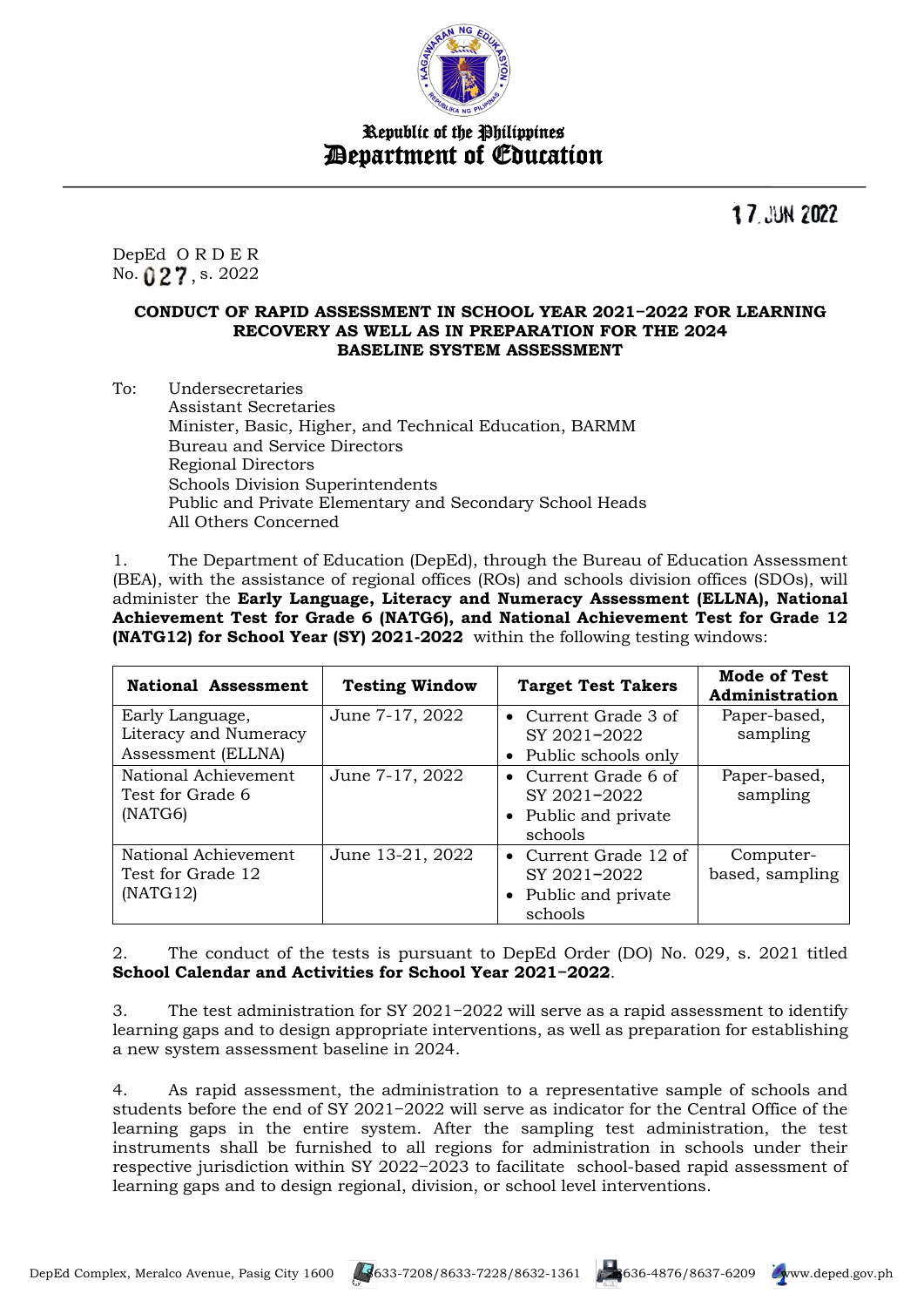5. As preparation for establishing a new system assessment baseline in 2024, BEA in close coordination with the regional directors shall use the school-based administration of the test instruments in SY 2022−2023 as opportunity to create greater awareness of the national assessments by:

- a. Sharing the testing framework as well as the anticipated testing dates and sampling design through a written document addressed to teachers and learners;
- b. Providing familiarization materials; and
- c. Facilitating information campaigns to encourage participation and generate support from the school communities, among others.

6. The system assessment to be administered at the end of the SY 2023−2024 shall constitute the new national assessment baseline for basic education. It shall be given to a census-based population, which refers to the inclusion of all regions, divisions, and schools in the test, while students who will take the test in the participating schools shall be randomly selected.

7. A new baseline is necessary to refine quality standards covered by the assessments, introduce hybrid test administration modalities such as paper-based and computer-based assessments in data collection, ensure alignment with school-based assessments through awareness raising, and identify complementary quality standards beyond those covered by the national assessments to ensure a holistic evaluation of education quality.

8. After the conduct of the 2024 baseline assessment, it shall be regularly administered every three years. During the interval years, the regional offices (ROs) through their Curriculum and Learning Management Division (CLMD) coordinating with the Curriculum and Implementation Division (CID) of their schools division offices (SDOs), are allowed to implement local assessments, adopting an assessment framework and methodology in consultation with BEA.

9. Results of the system assessments shall be integrated in the Department's main database and information systems, and shall be included in the monitoring and evaluation data for quality outcomes under the Basic Education Development Plan (BEDP) 2030.

### **Testing Centers for the Rapid Assessment**

10. Following the conditions stated in DO 017, s. 2022 titled **Guidelines on the Progressive Expansion of Face to Face Classes,** and DepEd-DOH JMC No. 001, s. 2022 titled **Revised Operational Guidelines on the Progressive Expansion of Face to Face Learning Modality,** ELLNA, NATG6, and NATG12 shall be conducted as in-school activity where sample students and testing personnel use the school as the testing center provided that a safe school environment is established before, during, and after the test.

11. The SDOs, in coordination with ROs, shall determine the readiness of the testing centers, testing personnel, and sample students based on the School Safety Assessment Tool (SSAT) results.

12. Learners shall be allowed to participate in the said national test activities, regardless of their vaccination status, provided that all applicable COVID-19 health and safety protocols stipulated in DO 017, s. 2022 and DepEd-DOH JMC 001, s. 2022 are strictly adhered to such as securing signed written consent from the learners' parent/legal guardian.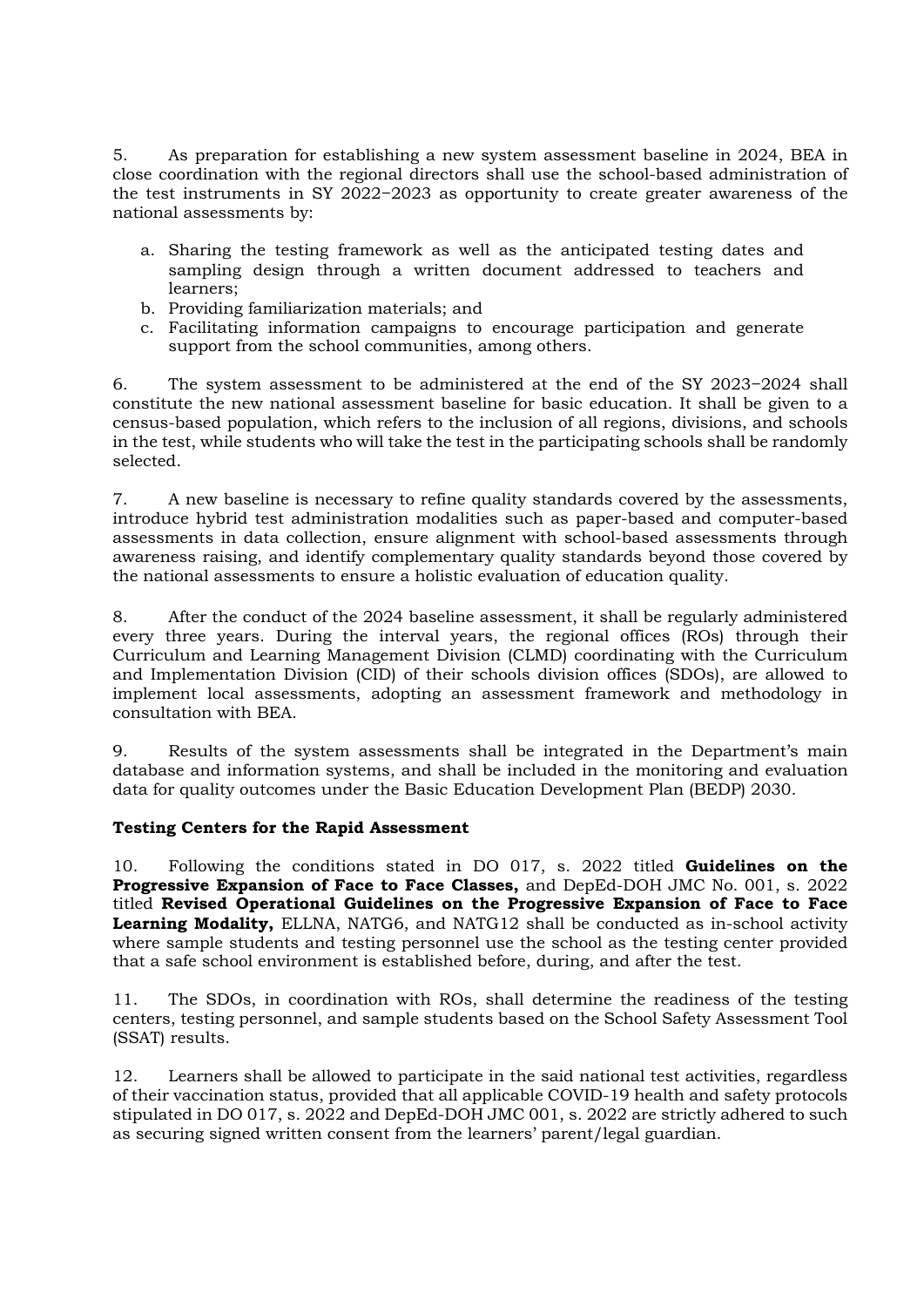## **Sample Schools and Test Materials**

13. The schools identified for the postponed March 2020 administration of **ELLNA** shall participate in the rapid assessment in June 2022. On the other hand, BEA shall provide guidelines on how to select the sample schools for **NATG6**.

14. The printed test materials that were delivered to SDOs in 2020 shall be used in the conduct of the ELLNA and NATG6 rapid assessment.

15. The authorized forwarder shall deliver the ELLNA and NATG6 test materials to SDOs that were not able to receive their test materials because of the COVID-19 lockdown, strict quarantine measures, and travel restrictions in 2020. The same authorized forwarder shall retrieve the test materials from all SDOs after the test administration.

16. BEA advised the SDOs to take all appropriate measures to secure and properly store the ELLNA and NATG6 test materials. For the upcoming test administration, the SDOs are requested to report to BEA issues needing immediate attention regarding the condition of the stored test materials, and other test-related concerns not covered in this Order.

17. With regard to **NATG12**, BEA shall identify the sample schools in select SDOs and the test shall be conducted using an online platform.

## **National Orientation**

18. BEA shall conduct a virtual orientation to Regional Testing Coordinators (RTCs) and Division Testing Coordinators (DTCs) of sample regions and schools divisions for the logistical preparation of testing centers to comply with the paper-based and computer-based testing requirements vis-à-vis health and safety protocols. The test administration guidelines and other matters relative to the activity shall also be discussed. BEA shall release an advisory regarding the schedule and details of the said orientation.

19. The schools division superintendent (SDS), through the DTCs, shall assign testing personnel who will serve as Chief Examiners, Room Supervisors, and Room Examiners during the test administration. It is preferred to involve testing personnel with very satisfactory performance in the conduct of national assessments and without records of violations of test integrity and national assessment policies.

20. The DTCs shall orient the Room Examiners including the support staff about the test administration guidelines and the health and safety protocols relative to the activity.

# **Administrative and Financial Support**

21. The RTCs and other RO personnel from the CLMD may monitor the test administration using local funds. It is preferred to have one regional monitor for every SDO to maintain compliance with the national test administration guidelines, test integrity, and health and safety protocols.

22. Should test irregularities arise, the SDS is required to investigate the security breach and submit the investigation report to the DepEd RO and BEA.